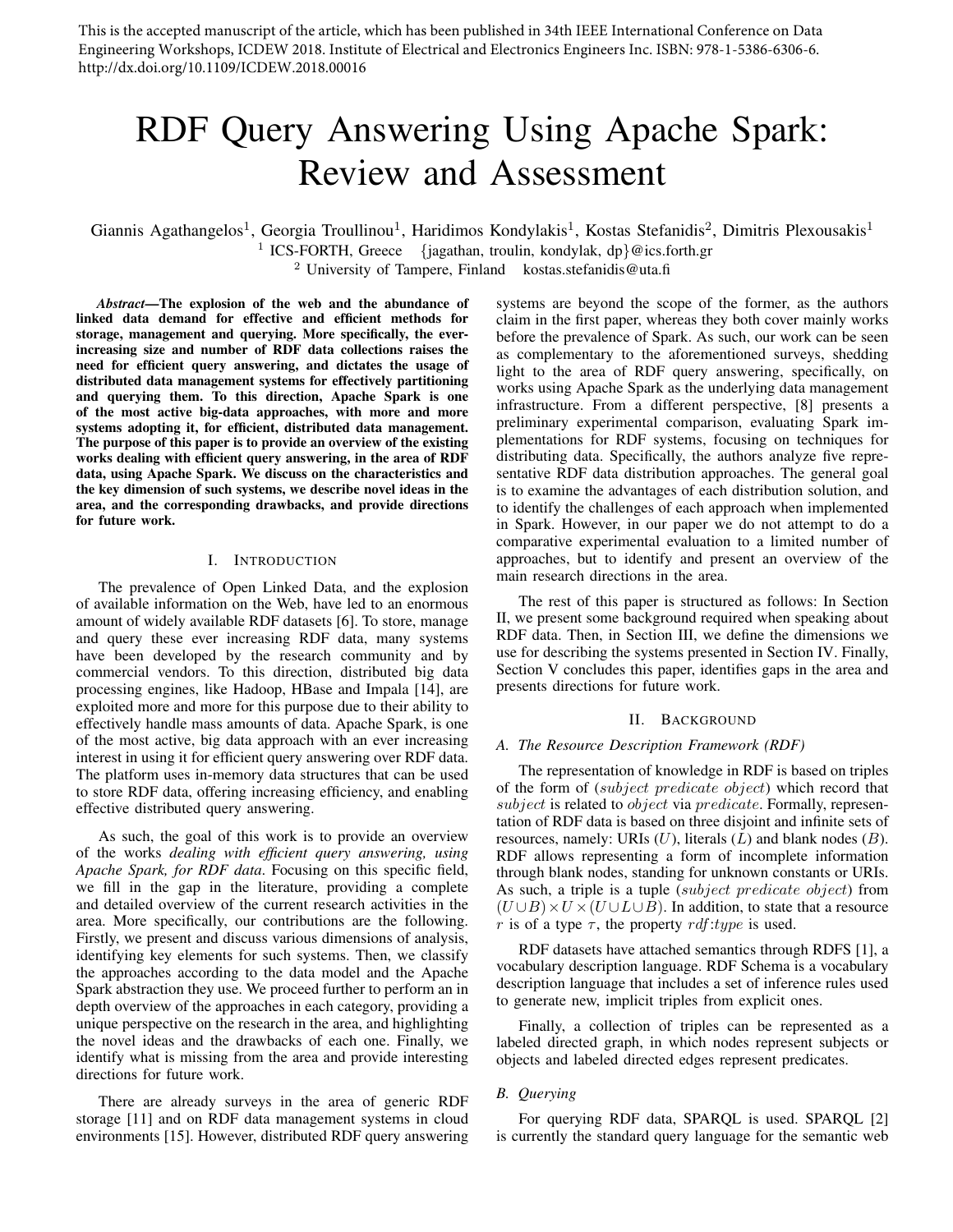and has become an official W3C recommendation. Essentially, SPARQL is a graph-matching language. SPARQL queries contain a set of triples patterns, also called basic graph patterns. Triple patterns are like RDF triples that each of the subject, predicate and object may be a variable or a literal. Solutions to the variables are then found by matching the patterns in the query to triples in the dataset. Thus, SPARQL queries are pattern matching queries on triples, that compose an RDF data graph.

Specifically, a SPARQL query consists of three parts. The *pattern matching part*, which includes several features of pattern matching of graphs, like optional parts, union of patterns, nesting, filtering (or restricting) values of possible matchings. The *solution modifiers*, which once the output of the pattern has been computed (in the form of a table of values of variables), allows to modify these values applying classical operators, like projection, distinct, order, limit, and offset. Finally, the *output* of a SPARQL query can be of different types: yes/no answers, selections of values of the variables which match the patterns, construction of new triples from these values, and descriptions of resources.

According to the position of the variables in the triple patterns, a query can have different shapes that affect its performance. *Star-shaped* patterns/queries are characterized by subject-subject joins between triple patterns as the join variable is on the subject position. *Linear shaped* patterns/queries are made of subject-object (or object-subject) joins, for example, the join variable is on the object position in one triple pattern and on the subject position in the other. *Snowflake-shaped* patterns/queries are combinations of several *star-shaped* connections. Finally, more complex queries combine the above described patterns.

# III. EVALUATION DIMENSIONS

Apache Spark [29] is an in-memory distributed computing platform designed for large-scale data processing. Spark was originally developed at UC Berkeley in 2009 and currently is one of the most active big-data Apache projects. It can be considered as a main-memory extension of the MapReduce model [10], since both of them enable parallel computations on comodity machines with locality-awareness scheduling, fault tolerance and load balancing. Because of Spark's main memory implementation, it can be up to 100 times faster than Hadoop. This level of efficiency is due to the two main data abstractions that Spark provides: RDDs (Resilient Distributed Dataset) and DataFrames. RDD was the primary user-facing API in Spark since its inception. At its core, an RDD is an immutable distributed collection of data elements, partitioned across nodes in a cluster that can be operated in parallel with a low-level API that offers transformations and actions. Like an RDD, a DataFrame is an immutable distributed collection of data. Unlike an RDD, data is organized into named columns, like a table in a relational database. By using DataFrames, Spark leverages this schema knowledge, and ends up in a much more efficient data encoding than java serialization.

On top of RDD and DataFrames, Spark proposes two higher-level data access models, GraphX and Spark SQL, for processing semi-structured data in general. Those data models can be used to handle RDF data and SPARQL queries. Spark GraphX [28] is a library enabling graph processing by extending the RDD abstraction and hence introduces a new feature called Resilient Distributed Graph or RDG. GraphX combines the benefits of graph-parallel and data-parallel systems, as it efficiently expresses graph computations within the framework of the data-parallel system. Spark SQL [3] is Spark's interface for working with structured and semi-structured data. It enables querying on data stored in DataFrames using SQL. It also provides an optimizer, Catalyst, which is claimed to improve the execution of queries.

As such, when studying the RDF processing approaches on Apache Spark, the key factors are: a) the data model that is selected in order to process the RDF data and b) the Spark data abstractions each work decided to rely the implementation on.

Data Model: The model selected for the specific representation of the RDF data. It can be one of the following:

*a. The Triple Model.* RDF data is stored and processed in their natural form, as triples that contain subject, predicate, object.

*b. The Graph Model.* The RDF model is represented as a directed labeled graph in which, for example, the triple (*s hasProperty p*) can be interpreted as an edge labeled with *hasProperty* from node *s* to node *p*. This model is used mainly by systems that are built on top of the graph processing API of Spark.

• Apache Spark Abstraction: Spark provides various libraries and data abstractions each of them having several advantages and disadvantages.

*a. RDD.* RDDs provide a low-level API that gives great control over the dataset. It lacks the schema control, but gives greater flexibility when it comes to storage and partition, as it gives the choice of implementing a custom partitioner.

*b. DataFrames.* A Dataframe is an immutable distributed collection of data that is organized into named columns. Designed to make large datasets processing even easier, allowing developers to impose a structure onto a distributed collection of data.

*c. Spark SQL.* It enables querying on structured data stored in DataFrames using SQL and provides an optimizer for improving execution times.

*d. GraphX.* This is Spark's library for graph processing. By combining both graph-parallel and dataparallel processing, it can achieve great performance and flexibility. It also comes with well known graph processing algorithms, like pagerank, triangle counting and shortest paths computation.

*e. GraphFrames.* This is the newest graph processing API that benefits from the scalability and high performance of DataFrames. In contrast with GraphX, it supports also queries over graphs. It is not yet an official part of Apache Spark, but comes as a side package.

Figure 1 summarizes the different dimensions based on which we study RDF query processing methods.

Besides the aforementioned dimensions for categorizing the works in the area, there are also a number of interesting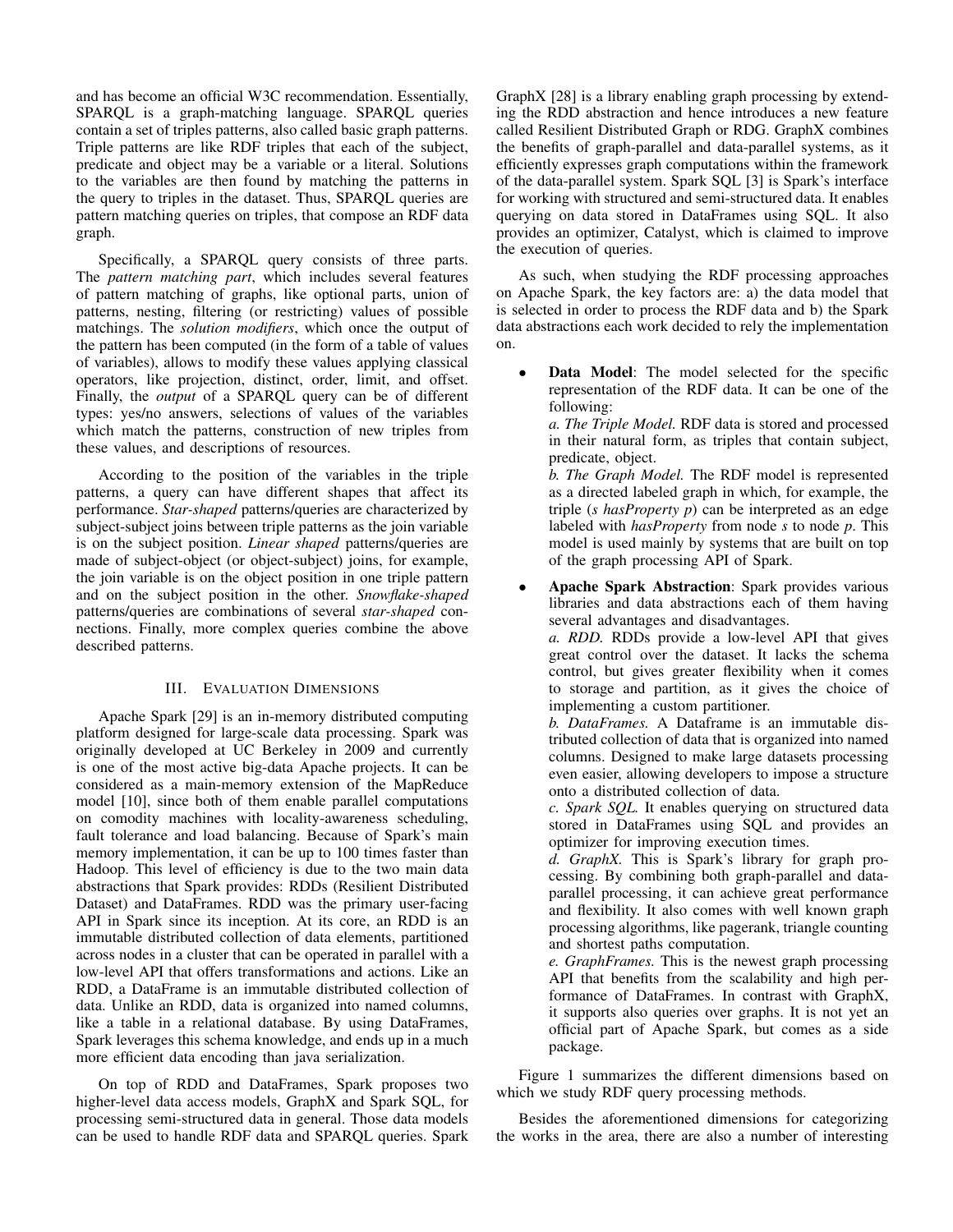

Fig. 1. A taxonomy presenting the dimensions for organizing RDF query processing methods.

dimensions according to which we could further study them. Specifically:

- Query Processing: This dimension identifies the procedure for translating a SPARQL query into a query compatible to the Spark format and how does the query get evaluated over the dataset. For example, a SPARQL query can be translated into SQL code, and execute this code using Spark SQL.
- Query Processing Optimizations: This dimension describes the optimization methods employed by a selected system. For example, a very common way for query optimization is to re-order the joins sequence based on data statistics.
- Data Partitioning: Choosing the right data partition strategy is essential in distributed systems. The goal is to maximize data locality and minimize network communication to achieve the desirable performance. Apache Spark uses by default a hash partitioning strategy, but this can be modified depending on the data abstraction that is used.
- SPARQL Fragment: SPARQL contains a huge set of operations and most of the systems do not provide full support for it. All systems start from evaluating simple blocks of triple patterns, called Basic Graph Patterns (BGP), and continue building on top of this, for more operations (BGP+), such as average (AVG) and filter operations (FILTER).
- System Contribution: The main focus of most of the systems is to improve query performance. Some systems focus on a particular query type, e.g., star queries, and others target at handling multiple or all query types.

## IV. RDF PROCESSING APPROACHES

In this section, we organize systems based on the way they model and process RDF data. Specifically, we distinguish between i) *triple processing systems* and ii) *graph processing systems*. In triple processing systems, data is loaded as triples and their raw form is used for further processing. Usually in such systems, a simple partitioning technique, like hash or vertical partitioning, is preferred whereas for the evaluation of the issued SPARQL queries, the RDD API or Spark SQL is used. In graph processing systems, RDF data is modeled as graphs, and queries are evaluated directly over them. Either GraphX or GraphFrames is used for query processing.

# *A. Triple Processing Systems*

*1) RDD Implementation:* HAQWA [7] was the first approach that tries to process RDF data on Apache Spark. It proposes a trade-off between data distribution complexity and query answering efficiency. System's fragmentation and allocation is a two-step procedure. In the first step, a hash-based partitioning is performed on triple subjects. This fragmentation ensures that star-shaped queries are performed locally, but no guarantees are provided for other query types. In the second step, data are allocated according to the analysis of frequent queries executed over the dataset. Then, at query time, the system decomposes a query pattern into a set of local subqueries that can be evaluated locally. Each of those sub-queries is a candidate to be the starting point (seed query) to evaluate the entire query pattern. To prevent network communication, the missing triples are replicated into the partitions that contain the triples of the seed. To do so, for each candidate and partition, HAQWA computes the cost of transferring missing triples into the current partition. HAQWA performs an encoding of string values to integer ones on data, which minimizes data volume and makes processing more efficient. Query processing is based on a mapping from SPARQL to RDDs API, like join, filter and count.

In SPARQLGX [13], RDF datasets are vertically partitioned. As such, a triple *(s p o)* is stored in a file named *p* whose content keeps only *s* and *o* entries. By following this approach, the memory footprint is reduced and the response time is minimized when queries have bounded predicates. The query translation is done by parsing one by one the triple patterns and mapping them to Spark's RDD API. In order to deal with a group of triple patterns, the result of each sub-query is joined with the next one having a common variable with it, using this common variable as a key (keyBy in Spark). If no common variable is found, between two triple patterns, then the cross procuct is computed. SPARQLGX is able to evaluate *Basic Graph Pattern* (BGP) queries and also operations like DISTINCT, SORT, UNION, OPTIONAL and FILTER. As an optimization, statistics on data are computed in order to reorder the join execution of each query. More specifically, the system counts all distinct subjects, predicates and objects of the given dataset.

*2) Spark SQL:* S2RDF [24] is an efficient and scalable system on top of Spark that aims to provide improvements for all query types. This work presents an extended version of the classic vertical partitioning technique, called ExtVP. Each ExtVP table is a set of sub-tables corresponding to a vertical partition (VP) table. The sub-tables are generated by using right outer joins between VP tables. More specifically, [24] pre-computes semi-join reductions for subject-subject (SS), object-subject (OS) and subject-object (SO). For SPARQL query execution, the triples are joined via shared variables. For example, for the triple patterns *?x likes ?y* and *?x follows ?z* the *?x* variable is used for joining them. Assuming that there are two tables containing 100 entries each, having only 10 entries in the same subject, we need 10,000 comparisons to join them. If we store data using ExtVP, only 10 comparisons are needed and as such, the efficiency of the query is enhanced. For query processing, S2RDF uses Jena ARQ to tranform a SPARQL query to an algebra tree and then it traverses this tree to produce a Spark SQL query. To reduce the storage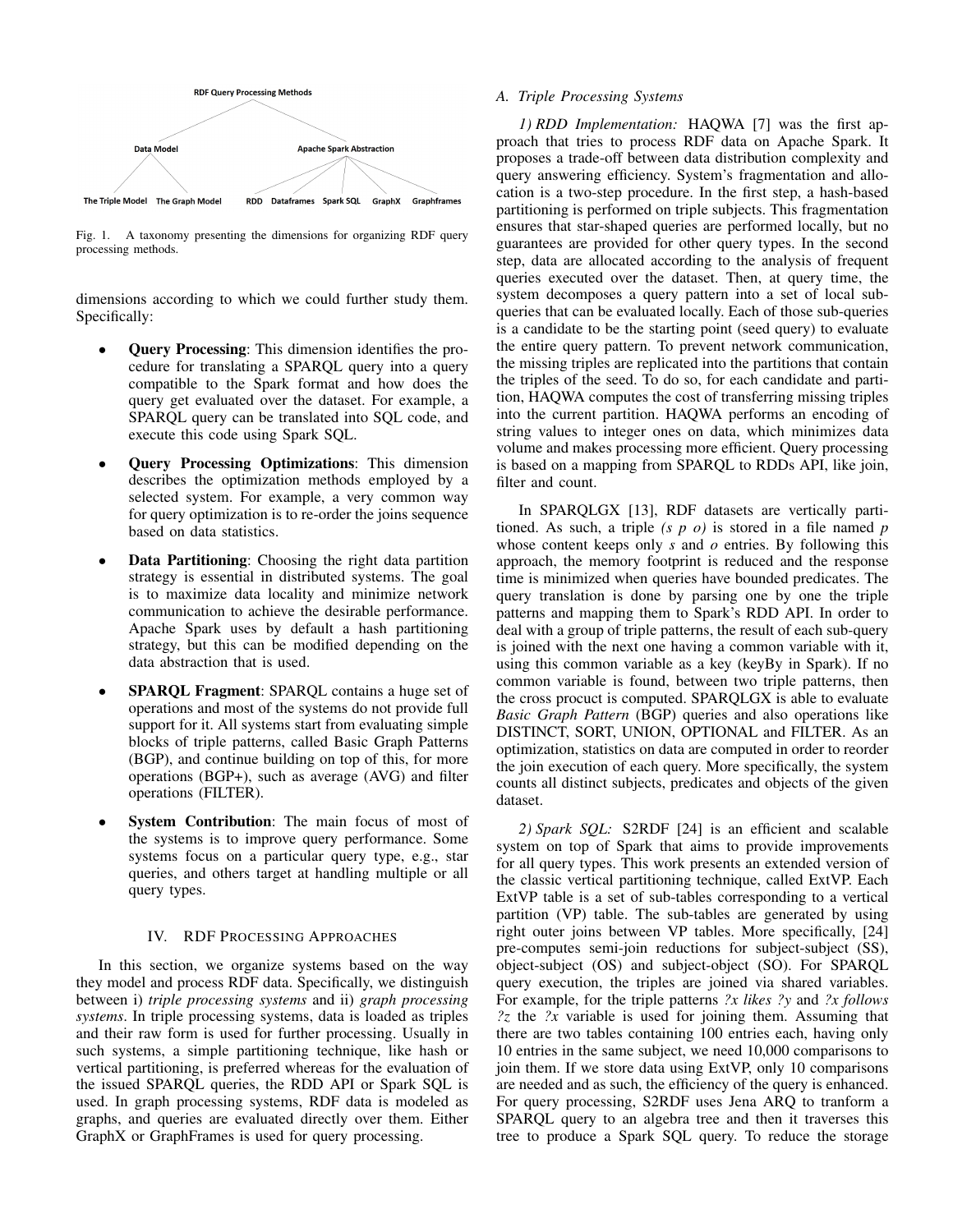overhead of the extra sub-tables a selectivity factor (SF) is being used. This SF defines the relative size of ExtVP of a table compared to the corresponding VP table size. So, S2RDF supports the definition of a threshold for SF such that all ExtVP tables above this threshold are not considered. As a query optimization, an algorithm that reorders sub-query execution based on the table size and the number of bounded variables is used. Sub-queries with the most bounded variables are executed first, and for those with same number of bounded variables the one that corresponds to the smallest table size is picked. S2RDF support SPARQL BGPs and also operations, like FILTER, UNION, OFFSET, LIMIT and ORDER BY.

*3) Hybrid Approaches:* [21] studies two distributed join algorithms, partitioned join and broadcast join, for the evaluation of BGP expressions on top of Apache Spark. In this work, we see what kind of join algorithm each data abstraction of Apache Spark uses, and how we can combine them to achieve better performance. For the purpose of this study, data is partitioned according to the value of the subject. For every data abstraction of Spark, the authors implement a translation from SPARQL to the corresponding API, in order to execute queries on RDF by exploiting the framework.

Spark SQL uses the embedded Catalyst optimizer to generate the execution plan of the query, using the Spark DataFrame and the broadcast join algorithm. A significant drawback of this approach is that when one query has more than one triple patterns (which is often the case) a Cartesian product is being used instead of a join, which is inefficient. The RDD approach translates each join into a partitioned join operator, following the order specified by the input logical query. This ends up with a sequence of (possibly n-ary) joins on different variables. This approach lacks efficiency when a broadcast join is cheaper e.g., join a small with a large data set. It is worth mentioning that RDDs always reads the entire data set for each triple pattern. DataFrames provide an important benefit which comes from the columnar compressed in-memory representation that is used. Up to 10 times larger data sets than RDD can be managed. It uses a cost-based join optimization approach by preferring a single broadcast join to a sequence of partitioned join if the dataset is smaller than a given threshold. For example, in the case of joining several small datasets with a large one this approach is more efficient. In cases that join expressions that are highly selective filtering over a large dataset, this approach will not use the most efficient join because it takes into account only the size. Also this approach does not consider data partitioning.

Trying to overcome the limitations of the previous approaches, [21] offers a hybrid strategy that combines broadcast joins with partitioned joins. More specifically, it takes into account an existing data partitioning scheme to avoid useless data transfer and use data compression from DataFrames to reduce the data access cost of self-join operations. The most efficient query plan for the combination of the two join algorithms is generated by a dynamic greedy optimization algorithm based on data statistics.

## *B. Graph Processing*

*1) GraphX:* S2X [23] is a work that combines the graphparallel abstraction of GraphX with the data-parallel computation of Spark to evaluate SPARQL queries in a distributed manner. GraphX is used to implement the graph pattern matching part of SPARQL and the data-parallel computaion of Spark to implement other SPARQL operators.

RDF data is being modeled as a property graph (for more in property graphs, see [26]). In a property graph each vertex has an ID and properties and edges have a property and two IDs of the corresponding vertices. Edge property stores the predicate URI. Vertex properties are used to store subject and object  $URIs$ , and a data structure for candidate query variables that could match this vertex. The basic idea of the proposed algorithm is that every vertex in the graph stores the variables of a query where it is a possible candidate for. The first step is to match all triple patterns of a BGP independently, and then exchange messages between adjacent vertices to validate the match candidates until they do not change anymore. The set of matches for each vertex is called local match and the matched sets of adjacent vertices are called remote matches.

More specifically, all possibly relevant vertices are determined by matching each edge with all triple patterns from the BGP. Match candidates are validated according to some validation rules, using local and remote match sets and invalid ones get discarded. Locally changed match sets are sent to their neighbors in the graph for validation in the next step. The same process is repeated until no changes occur. The final output is composed of the individual subgraphs of the previous steps. S2X can evaluate also SPARQL opertaros, like OPTIONAL, FILTER, ORDER BY, PROJECTION, LIMIT and OFFSET. These operators are implemented with the use of Spark API.

[16] introduces an approach that is based on subgraph matching on GraphX. Here, each vertex is assigned three properties: 1) a label that keeps the value of its corresponding subject or object, 2) a Match\_Track table  $(M_T)$  that contains variables and constants, and 3) a flag that shows if a vertex is located at the end of a path (sequence of matched BGP triples). Edges have a property called edge label that keeps the predicate value.

The proposed algorithm iterates through all BGP triples of a SPARQL query. Graph matching is being implemented with the use of AggregateMessages operator of GraphX that provides two functions, sendMsg and a mergeMsg. SendMsg can be considered as a map function that matches the current BGP triple with all graph triples. If a match is found, the sendMsg prepares and sends different messages to the source and destination vertex of the triple. Then, using the mergeMsg as a reduce function, the received messages are aggregated at their destination vertex. At the last step in each iteration, the joinVertices function is used to evaluate the old property values and the new values in each vertex. After evaluating all BGP triples, we join the final M T tables of the end vertices, which contain partial results, to generate the final query answer.

Spar(k)ql [12] also targets at evaluating SPARQL queries over GraphX. RDF data is modeled as a property graph. The node model adopted is pretty simple, object properties are the edges of the graph and data properties are stored in the nodes of the graph as node properties. An exception to this is the rdf:type property. Although, it is an object property, due to its popularity in SPARQL queries, it is stored in the node properties along with the data properties.

In order to implement the query answering via vertex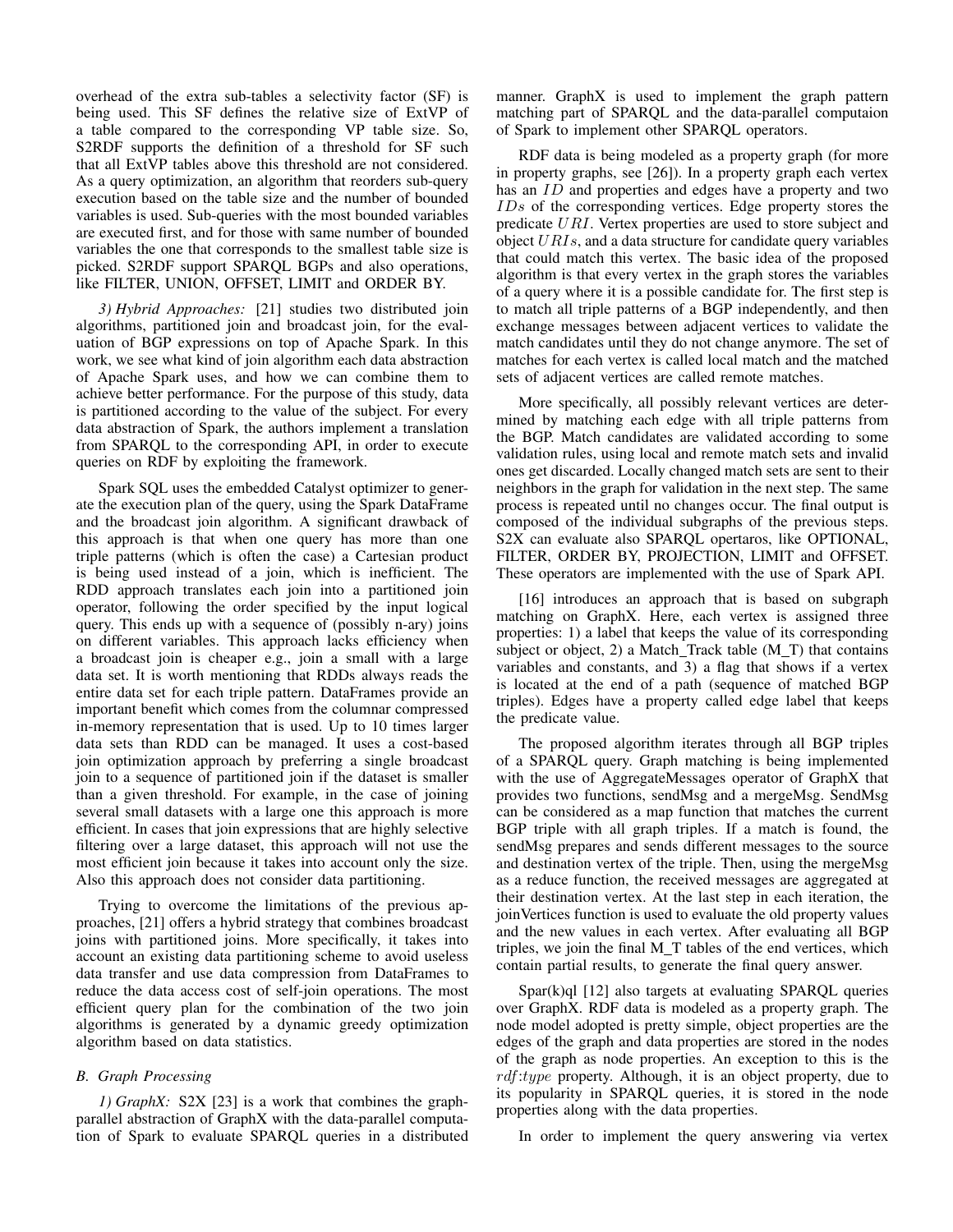programs, there is a need to store sub-results in tables in each node. The main idea is that each node get messages from its neighboors and calculates the sub-results based on the incoming messages and the stored information. For this reason, it performs a  $Map$  phase with the query variables as keys, and data tables as values, that contain possible subresults. Furthermore, Spar(k)ql provides a message model that allows all edges to be active until they get processed, so that all type of queries will be able to be executed. A query plan is generated by exploiting a breadth-first search algorithm that uses object properties to create a tree. During the execution, the query plan is traversed bottom-up and, for each node, it iterates through the edges to find the corresponding matches.

*2) GraphFrames:* [4] is the first work that implements an efficient processing technique for RDF data over the GraphFrames API [9]. It is a new graph processing platform created over Apache Spark, using the concept of DataFrames. In this approach, the input dataset splits into two separate lists, a nodelist and an edgelist, which are used to generate the unweighted labeled graph. SPARQL queries are translated into query graphs which are then being optimized to improve performance. To determine an optimal order of the query, the algorithm takes into account the predicate frequency, and sorts sub-queries in non-descending order. In the next step, another optimization takes place called local search space pruning. In this procedure, for each query all triples in the dataset that do not match BGPs predicates get discarded. This technique results in a new graph created from this temporary dataset, which has a much smaller search space. Finally, query processing takes the optimized query and the locally pruned RDF data-graph, and performs subgraph matching to get the final query answer.

*3) Hybrid Approaches:* SparkRDF [5] is an elastic graph processing engine that is scalable, efficient, reduces I/O and intermediate communication and is built on top of Spark, without the use of a graph processing API. The SparkRDF approach presents a novel storage scheme for managing big RDF graphs in HDFS, an iterative graph model for processing SPARQL queries distributively and in-memory. Several optimization techniques were proposed, including an optimal query plan and a dynamic partitioning method.

Multi-layer Elastic Sub-graph (MESG) is the storage model created for this work. MESG consists of three level of indexes. In the first level, there is a class index and a relation index. The relation index is for triples that do not have an  $\textit{rdf:type}$ predicate and the class index is for those triples that have. Relation files are stored by predicate name and class files are stored by the name of object. In the second level, MESG uses more information for indexing than only the predicate. It divides predicate files according to the type of subjects and objects. So, there are CR (class-relation) and RC (relationclass) indexes. In the third level, it goes one step further and creates an index that combines every part of the triple. CRC (class-relation-class) index uses subjects class, predicate and objects class in order to exploit all the information that may be available for a triple.

The Memory Data Model, RDSG (Resilient Discreted Semantic SubGraph) is a distributed memory abstraction that enables in-memory query computations on large clusters. This model provides basic operations, like RDSG generation, filter,

|              | APPROACHES WITH RESPECT TO DATA MODEL AND APACHE SPARK |  |  |  |  |  |  |  |
|--------------|--------------------------------------------------------|--|--|--|--|--|--|--|
| ABSTRACTION. |                                                        |  |  |  |  |  |  |  |
|              |                                                        |  |  |  |  |  |  |  |
|              | Data Model                                             |  |  |  |  |  |  |  |
|              |                                                        |  |  |  |  |  |  |  |

TABLE I. A TAXONOMY OF THE RDF QUERY PROCESSING

|                   |                         | Data Model               |
|-------------------|-------------------------|--------------------------|
|                   | The Triple Model        | The Graph Model          |
| <b>RDD</b>        | $[7]$ , $[13]$ , $[21]$ |                          |
| <b>DataFrames</b> | [21]                    |                          |
| Spark SQL         | [24]                    |                          |
| GraphX            |                         | $[23]$ , $[16]$ , $[12]$ |
| GraphFrames       |                         | 4                        |
|                   |                         |                          |

prepartition and join. These operations are based on the Spark API and are used to implement system's query processing.

Regarding query processing, every query is decomposed into an ordered sequence of variables and every query variable is made up of several triple patterns. For example, for the variable  $X$ , the authors compute the matches for each triple pattern for this variable, and the matched triples are used to find the matches on the next triple pattern that  $X$  exists, by joining them on the shared variable  $X$ . After this procedure finishes, the process continues with the next variable.

As query optimizations, variable's class is passed through a message to the corresponding triple patterns containing the variable. By following this method, the authors avoid reading many unnecessary data, and rdf:type triple patterns can be removed. On-demand, dynamic pre-partitioning is applied to reduce the shuffling cost in the distributed join process. Specifically, this process pre-partitions the MESG only when it is on-demand loaded into the distributed memory. This pre-partitioning scheme guarantees that the records sharing the same variable value will be read into the same partition. Finally, an optimal query plan is generated that first determines the joining order of variables and then the order of triple patterns in a job.

## V. DISCUSSION & CONCLUSIONS

In short, we can categorize the RDF query processing approaches on Apache Spark based on the following dimensions: how the data is modeled in order to process them (data model), and which is the Spark API that is used for the implementation of the approach (Spark Abstraction). RDF data is stored and processed in their natural form, as triples, or are represented as a directed labeled graph. RDDs, DataFrames, Spark SQL, GraphX and GraphFrames are the APIs provided by Spark. RDDs give great flexibility regarding storage and partitioning, while DataFrames offer an immutable distributed collection of data organized into named columns. When data is stored in DataFrames, Spark SQL can be used for optimized query processing. GraphX supports graph-parallel and data-parallel data processing, while, GraphFrames, in addition, support queries over graphs. Table I summarizes the various options in each dimension. Overall, the graph representation model is the one that is used mainly by systems that are built on top of the graph processing API of Spark.

Generally speaking, we observe that there is a trend around using Apache Spark when targeting at efficient RDF query processing approaches. Table II provides some additional characteristics of those approaches. The general goal of all those approaches is to improve query performance by exploiting data parallelization. However, to this purpose they neglect that data partitioning is a key element of efficient query processing